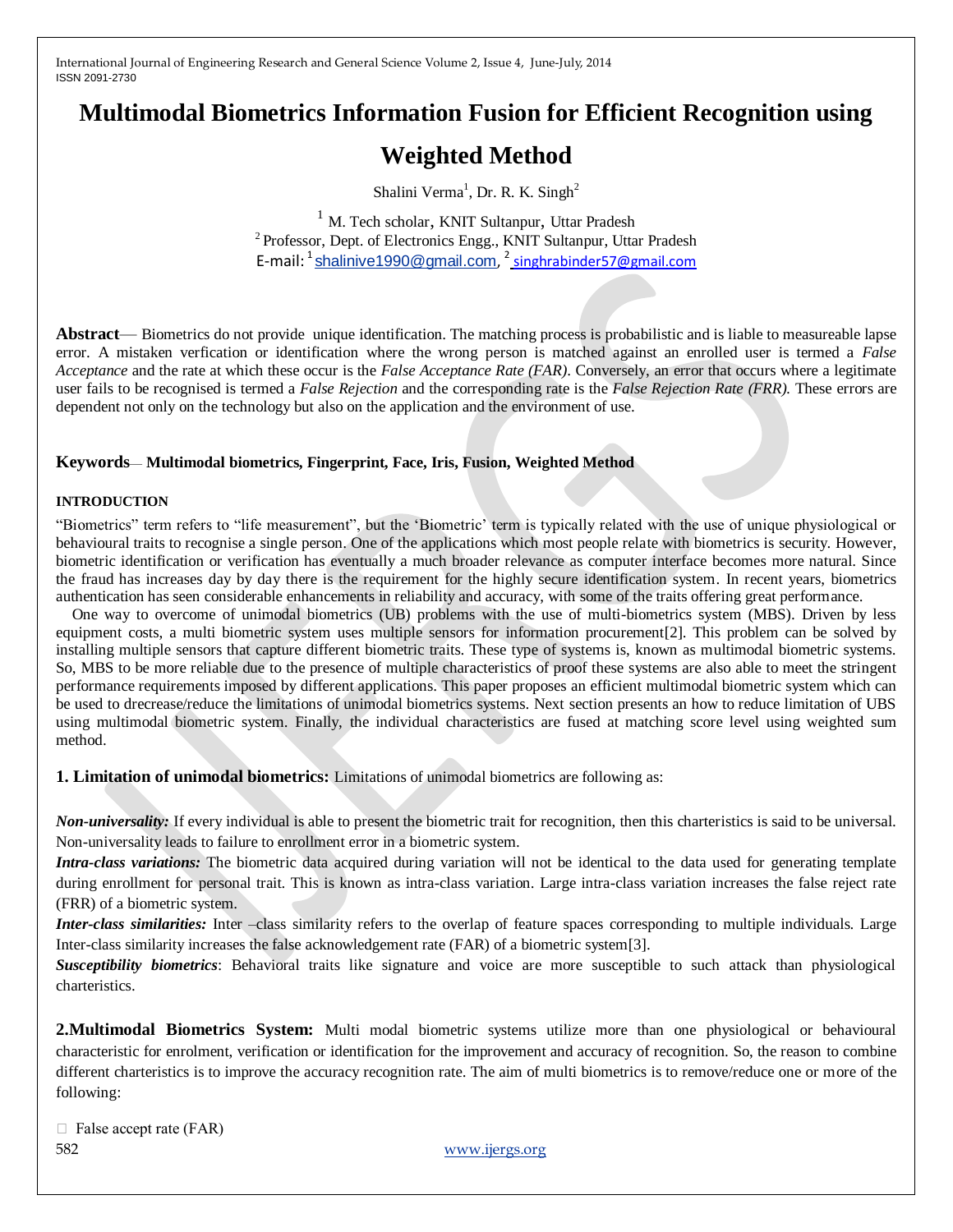$\Box$  False reject rate (FRR)

 $\Box$  Failure to enroll rate (FTE)

Multi modal biometric systems take input from multiple or single sensors measuring two or more different modalties of biometric characteristics. For example, a system with face and fingerprint recognition would be considered "multimodal" even if the "OR" rule was being applied, allowing users to be verified using either of the modalities [4].

**2.1. Multi algorithmic biometric systems**: Multi algorithmic biometric systems take a single sample from a single sensor and proceed that sample with two or more than two different algorithms[5].

**2.2. Multi-instance biometric systems**: Multi-instance biometric systems use one sensor or possibly more sensors to capture samples of two or more different instances of the same biometric traits. Example is capturing images from multiple fingers.

**2.3. Multi-sensorial biometric systems**: Multi-sensorial biometric systems sample the same instance of a biometric trait with two or more distinctly different sensors[11]. Processing of the multiple samples can be done with one algorithm or combination of algorithms. Example face recognition application could use both a visible light camera and an infrared camera coupled with specific frequency[12].

# **3.Fusion in Multimodal Biometric System (MBS) system:**

**A** technique that can combine the classification results from each biometric channel is called as biometric fusion. We need to design this fusion.

Multimodal biometric fusion combines measurements from different biometric traits to enhance the strengths. Fusion at matching score, rank and decision level has been extensively studied in the literature. Different levels of fusion are: Sensor level, feature level, matching score level and decision level[1].



#### **Figure 1 Multimodal System using three levels of Fusion (taken from Ross & Jain, 2003)**

From the architecture of MBS system:

- 1. Fusion at sensor level
- 2. Fusion at feature level
- 3. Fusion at matching score level
- 4. Fusion at decision level

Fusion at the matching scores level: [1] and our work deals with fusion at the matching score level. Each system (Fingerprint, Face, Iris) provides a matching score indicating the proximity of a feature vector with a template vector. These scores are normalized and then combined using same weight and different weight techniques which are described in the later sections.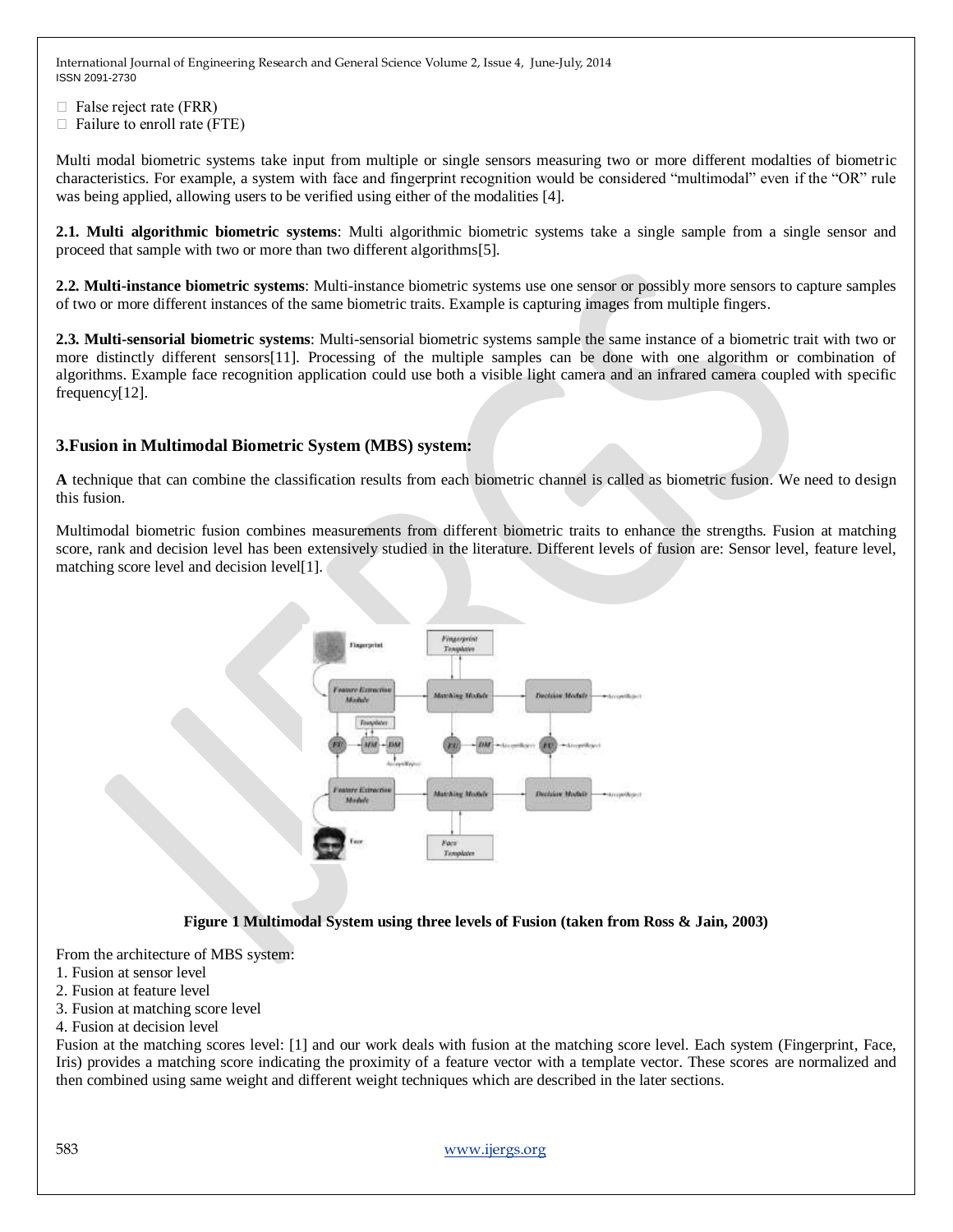# **4.Algorithm For Designing MBS System:**

Step 1: To generate the scores for Fingerprint, Face and Iris Step 2: Normalizing scores The max scores are : FP max = 37.4775 Face max =  $3.7372e+017$ Iris max  $= 1.6199$ Step 3: Generating the vector data. And after normalizing each triplate looks like

 $X = (X_{\text{Fingerprint}}, X_{\text{Face}}, X_{\text{Tris}})$ Step 4: fusion using Weighted Method: Same weight and Weighted Method Step 5: plot the ROC curve

# **5.Matchers to generate respective scores:**

**5.1 Fingerprint:** A few matchers to generate Fingerprint scores were available on the internet. One such matcher was a work done in MATLAB by Chonbuk National University[6]. This matcher preprocessed a fingerprint image to enhance the image by Short Time Fourier Transform analysis[7]. Then, three sets of invariant moment features for traits, as a kind of texture features, are extracted from three different sizes of Region of Interest (ROI) areas based on the reference point from the enhanced fingerprint image. Every set of invariant moments contain five different moments. Fingerprint verification is acknowledged by Euclidean distance between the two corresponding features of the test fingerprint image and template fingerprint image in the database.

**5.2 Face:** A few matchers to generate Face distances using the standard PCA based method, 'eigenface' were available[8,15]. We used one such matcher implemented in MATLAB to generate the 'distance' scores.

**5.3 Iris:** A matcher for Iris recognition was available as a MATLAB code. The system basically inputs an eye Image, and outputs a binary biometric template. The scores are calculated as Hamming distance between the templates.

# **6. Experiment: Datasets:**

**6.1 Preparing the individual Dataset:** Data for each trait: We had dataset(per trait) for 50 users with 5 samples per user. We followed the author's approach<sup>[1]</sup> to generate the Genuine and Imposter Scores. Genuine Score: For every user, we have combinations of sample pairs(which doesn't include the pairing of a sample with itself). We have  ${}^5C_2$  combination i.e. 50 and we obtained 50\*10 i.e 500 genuine score. Hence we have 10 genuine scores per user, therefore a total of 500 genuine scores per trait.

**Imposter Score:** For every user, we picked a random sample, and generated the respective score with every sample of every other user. Hence, we obtained 49 \* 5 i.e. 245 scores for every random sample. The total number of imposter scores obtained per trait was 50 \* 245 i.e. 12250 scores.

**6.2 Combining the Datasets:** Data pertaining to all three modalities were not available for a single set of users. The mutual no dependence of the biometric indicators(traits) allows to assign the biometric data of one user to another. Each user from respective traits were randomly paired(triplets) with one user from the other traits.

**Normalizing scores:** Suppose that for each trait, the maximum distance obtained is Max. The minimum distance is 0. Max maps to 0 as a similarity score and 0 distance maps to a score of 100[10]. Hence, the normalized score for every respective distance score was obtained from the following equation:

Max  $\times$  normalized Score = (100  $\times$  Max) - (100  $\times$  obtained Distance)[13,14].

# **7. Experiment and Results:**

Combining the three modalities.We used three different approaches to combine(fuse) the scores of the three modalities. The results for each approach are listed in the corresponding section below.

```
584 www.ijergs.org
7.1 Weighted Method: For each score vector X = (X_{Fineerrint}, X_{Face}, X_{his}), the weighted sum was calculated as
\mathbf{X}_{weightedSum} = \sum_{i=Face;Fingerprint;Iris} weightit \times Xiwhere \sum_{i=Face;Fingerprint;Iris} Weight_i = 1
```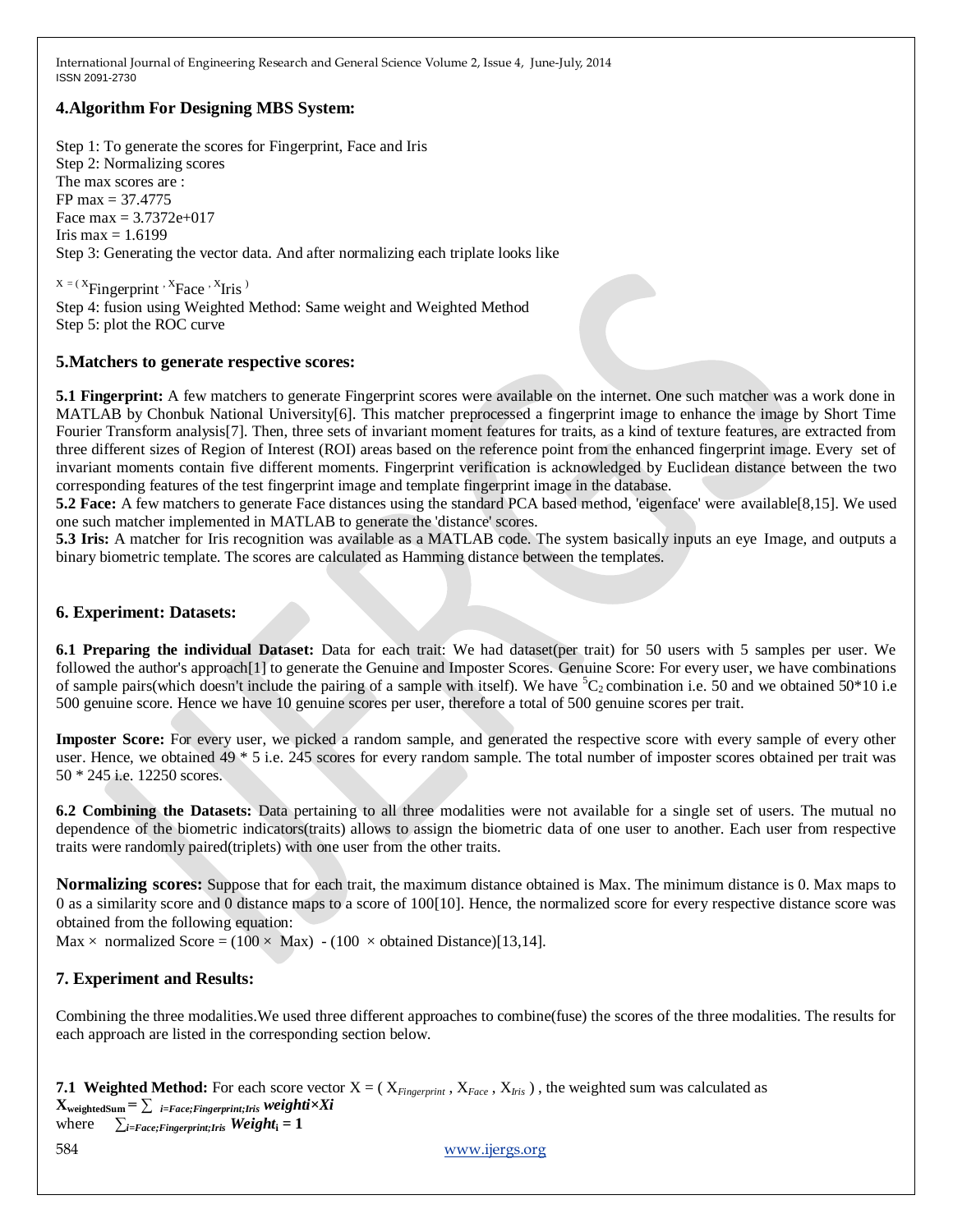The weights were also calculated using two different approaches.

1. The 1st approach was the same as the author's approach. All the weights were equal i.e. 1/3.

Since the dataset was itself random, we paired user $_{(Facei)}$ , user $_{(Financei)}$  and user $_{(Tris:i)}$ .

**Pairing of samples:** For every triplet formed, say user<sub>i</sub> we followed the author's approach and paired the  $k<sup>th</sup>$  score of face with  $k<sup>th</sup>$ score of fingerprint and k<sup>th</sup> score of iris. Hence now we had 500 triplets of genuine score and 12250 triplets of imposter scores. This pairing was done after normalizing the scores to matching scores of the same domain[0,100]. The values of Max obtained for each trait was:

- 1. Fingerprint $_{\text{Max}}$  = 37:4775
- 2. Face<sub>Max</sub> =  $3:7372e + 017$

3. Iris $_{\text{Max}} = 1:6199$ 

After normalizing, each triplet looks like :  $X = (X_{Fingerprint} \cdot X_{Face} \cdot X_{Inis})$ 

There was 500 such genuine vectors and 12250 such imposter vectors.

2. In this approach, we calculated the approximate area under the TAR(True Accept Rate) v/s TRR(True Reject Rate) graph for each of the trait. The weights assigned were

 $Weight_i = Area_i / \sum_{k = Face; Fingerprint; Iris} Area_j$ 

where  $i = \text{Face}$ ; Fingerprint; Iris

The ROC curves follow after the tabulation of the FAR, FRR values for Fingerprint alone, Face alone and Iris alone, Weighted sum with equal weights and Weighted sum with different weights for a few threshold values ranging from 1 to 99 for the range of scores 0 to 100. To get the tables corresponding to each threshold value. Please go through threshold table 1 and table 2.

|                | $\overline{\text{FAR}}\textsc{Face}$ | $FRR$ Face       |                              |                      | FAR <sub>Iris</sub> | <b>FRR</b> Iris                      |
|----------------|--------------------------------------|------------------|------------------------------|----------------------|---------------------|--------------------------------------|
| Threshold      | 99.9918                              | $\theta$         | FAR <sub>FP</sub><br>99.9918 | $FRR_{FP}$           | 99.9918             |                                      |
| $\overline{4}$ | 99.9836                              | $\boldsymbol{0}$ | 99.9836                      | $\theta$<br>$\theta$ | 99.9755             | $\boldsymbol{0}$<br>$\boldsymbol{0}$ |
| 8              | 99.9755                              | $\boldsymbol{0}$ | 99.8857                      | $\boldsymbol{0}$     | 99.6897             | $\boldsymbol{0}$                     |
|                |                                      |                  |                              | $\overline{0}$       |                     | $\boldsymbol{0}$                     |
| 11             | 99.9673                              | $\boldsymbol{0}$ | 99.8204                      |                      | 97.5510             |                                      |
| 12             | 99.9673                              | $\mathbf{0}$     | 99.7795                      | $\theta$             | 96.0489             | $\boldsymbol{0}$                     |
| 17             | 99.9591                              | $\mathbf{0}$     | 99.2163                      | $\theta$             | 78.6612             | $\boldsymbol{0}$                     |
| 19             | 99.9591                              | $\mathbf{0}$     | 99.0938                      | $\boldsymbol{0}$     | 75.0857             | $\boldsymbol{0}$                     |
| 20             | 99.9510                              | $\mathbf{0}$     | 98.9551                      | 0                    | 71.8938             | $\boldsymbol{0}$                     |
| 25             | 99.8693                              | $\overline{0}$   | 97.9183                      | $\boldsymbol{0}$     | 60.0326             | $\boldsymbol{0}$                     |
| 30             | 99.7714                              | $\boldsymbol{0}$ | 96.1632                      | $\overline{0}$       | 53.6408             | $\boldsymbol{0}$                     |
| 35             | 99.5673                              | $\boldsymbol{0}$ | 92.8163                      | $\mathbf{0}$         | 51.4857             | $\boldsymbol{0}$                     |
| 40             | 99.3714                              | $\boldsymbol{0}$ | 87.5346                      | $\theta$             | 51.4285             | $\boldsymbol{0}$                     |
| 43             | 99.2326                              | $\boldsymbol{0}$ | 84.8489                      | 0.2                  | 51.4285             | $\boldsymbol{0}$                     |
| 45             | 98.8408                              | $\boldsymbol{0}$ | 80.7428                      | 0.2                  | 51.4285             | $\boldsymbol{0}$                     |
| 47             | 98.5795                              | $\boldsymbol{0}$ | 77.7959                      | 0.4                  | 49.2816             | 1.8                                  |
| 50             | 98.0326                              | $\overline{0}$   | 73.3877                      | 0.6                  | 49.2816             | 1.8                                  |
| 56             | 96.8489                              | $\overline{0}$   | 64.2040                      | 2.4                  | 49.2816             | 1.8                                  |
| 60             | 95.6163                              | $\boldsymbol{0}$ | 56.5469                      | 4.6                  | 49.2816             | 1.8                                  |
| 65             | 93.1346                              | $\overline{0}$   | 44.2448                      | 7.6                  | 49.2489             | 1.8                                  |
| 71             | 89.7142                              | $\theta$         | 28.0979                      | 15.6                 | 48.3918             | 2.8                                  |
| 75             | 86.6448                              | $\theta$         | 18.0081                      | 23.4                 | 42.9306             | 7.6                                  |
| 80             | 80.5387                              | $\boldsymbol{0}$ | 8.4571                       | 36.4                 | 27.1428             | 25.2                                 |
| 85             | 72.4979                              | $\theta$         | 1.9591                       | 53.6                 | 12.8816             | 49.4                                 |
| 86             | 70.2775                              | 0.2              | 1.2653                       | 57.8                 | 10.4897             | 55.2                                 |
| 88             | 65.5673                              | 0.6              | 0.4326                       | 67                   | 6.6204              | 68.4                                 |
| 90             | 59.6163                              | 0.8              | 0.0734                       | 77.6                 | 3.6979              | 77                                   |
| 92             | 52.4571                              | 0.8              | 0.0081                       | 88.4                 | 1.5755              | 88.2                                 |
| 94             | 43.2163                              | 1.2              | $\boldsymbol{0}$             | 95.2                 | 0.4653              | 94.8                                 |
| 97             | 19.0040                              | $\overline{4}$   | $\boldsymbol{0}$             | 100                  | 0.0244              | 99.2                                 |
| 99             | 1.8530                               | 11.4             | $\boldsymbol{0}$             | 100                  | $\boldsymbol{0}$    | 99.8                                 |

Table 1: FAR and FRR values in percentage for individual traits

585 [www.ijergs.org](http://www.ijergs.org/)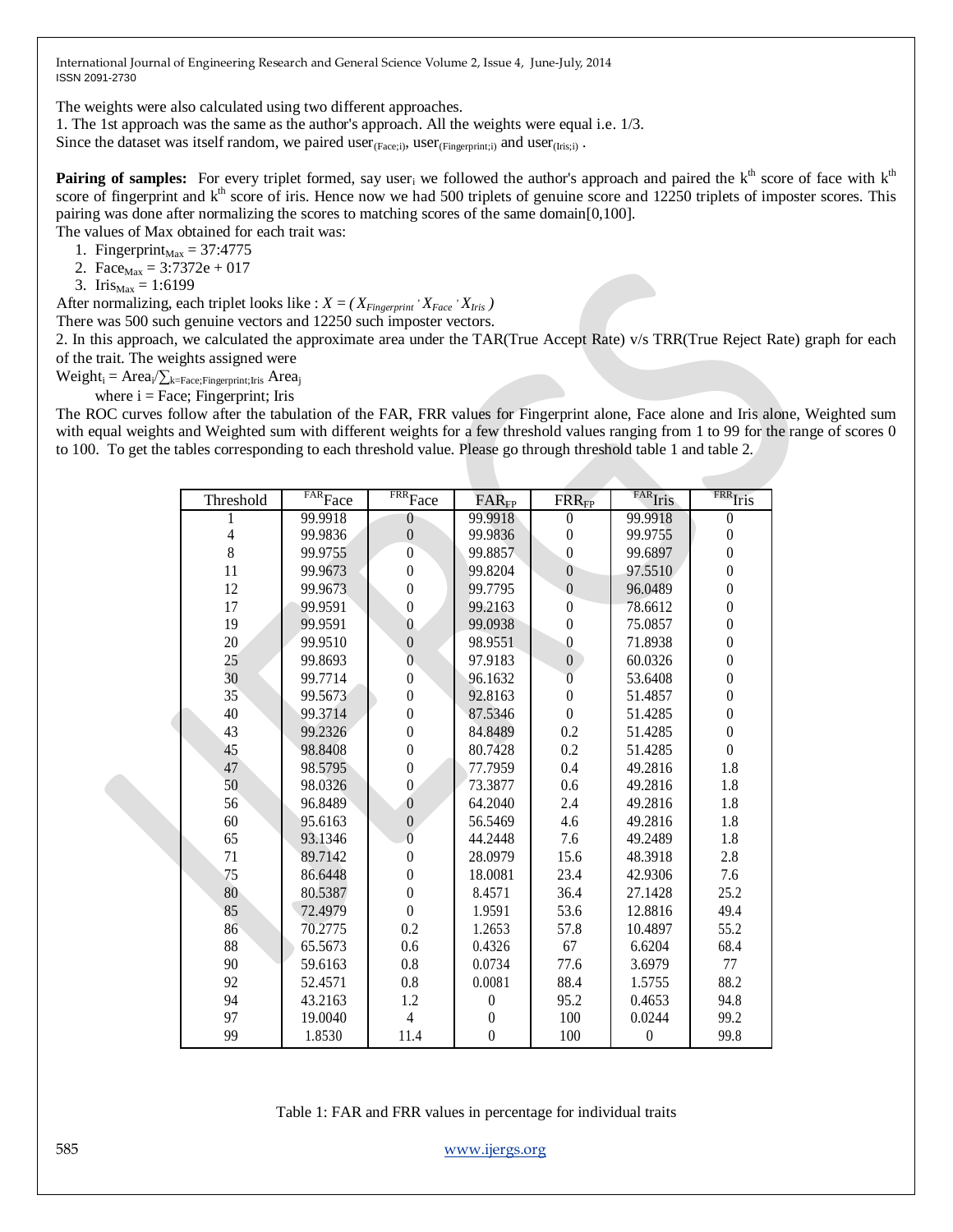| International Journal of Engineering Research and General Science Volume 2, Issue 4, June-July, 2014 |  |
|------------------------------------------------------------------------------------------------------|--|
| ISSN 2091-2730                                                                                       |  |

| Threshold      | $FAR$ Equal Wt   | $\overline{\text{FRR}}$ Equal Wt | $\overline{\text{FAR}}$ DiffWt | $FRR$ DiffWt     |
|----------------|------------------|----------------------------------|--------------------------------|------------------|
|                | 100              | $\theta$                         | 100                            | $\theta$         |
| $\overline{4}$ | 100              | $\boldsymbol{0}$                 | 100                            | $\boldsymbol{0}$ |
| 8              | 100              | $\boldsymbol{0}$                 | 100                            | $\boldsymbol{0}$ |
| 11             | 100              | $\overline{0}$                   | 99.9918                        | $\theta$         |
| 12             | 99.9918          | $\boldsymbol{0}$                 | 99.9918                        | $\boldsymbol{0}$ |
| 17             | 99.9826          | $\boldsymbol{0}$                 | 99.9826                        | $\boldsymbol{0}$ |
| 19             | 99.9755          | $\boldsymbol{0}$                 | 99.9836                        | $\boldsymbol{0}$ |
| 20             | 99.9755          | $\theta$                         | 99.9755                        | $\boldsymbol{0}$ |
| 25             | 99.9591          | $\boldsymbol{0}$                 | 99.9591                        | $\boldsymbol{0}$ |
| 30             | 99.8285          | $\boldsymbol{0}$                 | 99.8530                        | $\boldsymbol{0}$ |
| 35             | 99.4938          | $\overline{0}$                   | 99.5673                        | $\boldsymbol{0}$ |
| 40             | 98.4326          | $\theta$                         | 98.7020                        | $\boldsymbol{0}$ |
| 43             | 97.6897          | $\boldsymbol{0}$                 | 98.1387                        | $\overline{0}$   |
| 45             | 95.8693          | $\boldsymbol{0}$                 | 96.8571                        | $\boldsymbol{0}$ |
| 47             | 94.2367          | $\boldsymbol{0}$                 | 95.5428                        | $\overline{0}$   |
| 50             | 90.3428          | $\mathbf{0}$                     | 92.6530                        | $\boldsymbol{0}$ |
| 56             | 76.6612          | $\overline{0}$                   | 80.9387                        | $\boldsymbol{0}$ |
| 60             | 64.6775          | $\boldsymbol{0}$                 | 69.4612                        | $\boldsymbol{0}$ |
| 65             | 51.2000          | $\boldsymbol{0}$                 | 54.3102                        | $\overline{0}$   |
| 71             | 40.3183          | $\overline{0}$                   | 41.3632                        | $\boldsymbol{0}$ |
| 75             | 30.9877          | 0.4                              | 31.8775                        | $\overline{0}$   |
| 80             | 16.3836          | 4.6                              | 17.2897                        | 3.4              |
| 85             | 4.4816           | 18.8                             | 4.9224                         | 17               |
| 86             | 3.1020           | 24.8                             | 3.5346                         | 22.6             |
| 88             | 1.1918           | 39.6                             | 1.3877                         | 36               |
| 90             | 0.2367           | 61.2                             | 0.2938                         | 55.6             |
| 92             | 0.0163           | 82                               | 0.0244                         | 79               |
| 94             | $\boldsymbol{0}$ | 94.8                             | $\boldsymbol{0}$               | 92.6             |
| 97             | $\theta$         | 99.8                             | $\boldsymbol{0}$               | 99.8             |
| 99             | $\boldsymbol{0}$ | 100                              | $\boldsymbol{0}$               | 100              |

TABLE 2: FAR AND FRR VALUES IN PERCENTAGE FOR WEIGHTED METHOD





[www.ijergs.org](http://www.ijergs.org/)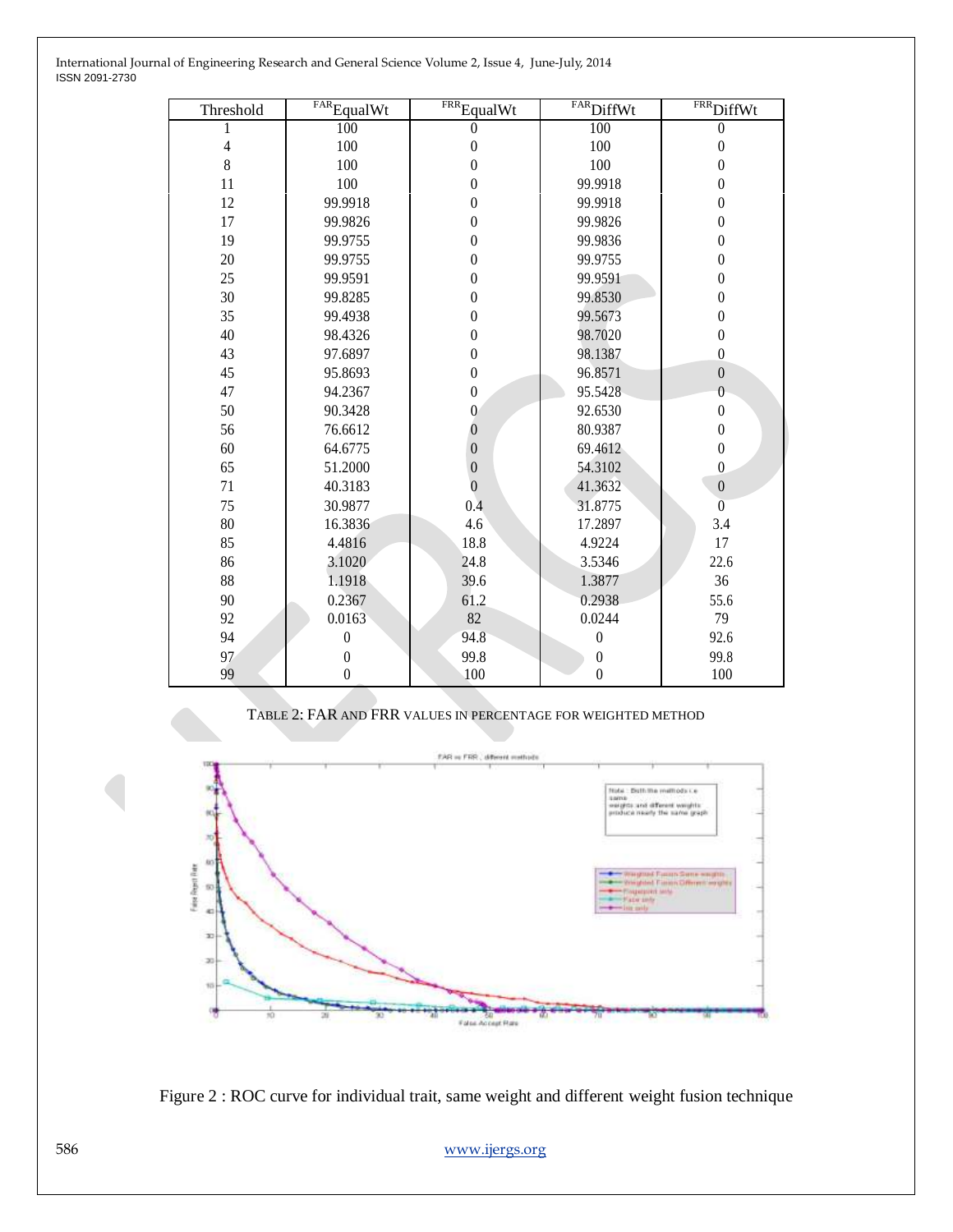Figure 2 represents the results of Min-Max normalization for a spectrum of fusion methods. The simple same and different weight sum fusion method yields the best performance over the range of FARs. Fusion techniques at FARs of 1% and 0.1% respectively. At 1% FAR, the total of probabilities fusion works the best. However, results of same weight and different weight fusion technique do not hold true at a FAR of 0.1%. The simple sum rule generally performs all over the range of normalization techniques. These results of MBS system demonstrate the utility of using multimodal biometric systems for achieving better reliable matching performance. These systems shows also that the method chosen for fusion has a significant impact on the resulting performance. In operational biometric systems, the selection of tolerable error rates are drive by the application requirement and in both unimodal and multimodal biometric systems, implementers are compelled to make a trade-off between security and usability.

# **8.ACKNOWLEDGMENT:**

We are thankful to our guide Dr.R.K.Singh is the professor of KAMLA NEHRU INSTITUTE OF TECHNOLOGY and teaching experience of almost 30 years. He is providing valuable guidance and technical support for this research.

# **9.CONCLUSION:**

As we can see from the figure 2 of FAR versus FRR graph, the IRIS curve deviates a lot. The weighted methods help nullifying this anomaly. From the results, these methods also minimize the FRR for a given FAR. As we are improve the performance of multibiometric system as compared to the unimodal biometrics using the weighted method in the term of reliability, security ,accuracy and usability.

# **REFERENCES:**

[1] Information fusion in biometrics, Arun Ross and Anil Jain

[2] A. Ross & A. K. Jain, *Information Fusion in Biometrics*, *Pattern Recognition Letters*, 24 (13), pp. 2115-2125, 2003.

[3] K.Sasidhar, Vijaya L Kakulapati, Kolikipogu Ramakrishna& K.KailasaRao, "Multimodal Biometrics System –Study to improve accuracy And Performance" International Journal of Computer ScieWence & Engineering Survey (IJCSES) Vol.1, No.2, November 2010.

[4] A. Ross, A. K. Jain & J.A. Riesman, "Hybrid fingerprint matcher", Pattern Recognition, 36, pp. 1661–1673, 2003

[5] W. Yunhong, T. Tan & A. K. Jain, "Combining Face and Iris Biometrics for Identity Verification", Proceedings of Fourth International Conference on AVBPA, pp. 805-813, 2003

[6] S. C. Dass, K. Nandakumar & A. K. Jain, "A principal approach to score level fusion in Multimodal Biometrics System", Proceedings of ABVPA, 2005

[7] J. Kittler, M. Hatef, R. P. W. Duin, & J. Mates, "On combining classifiers", IEEE Transactions on Pattern Analysis and Machine Intelligence, 20(3), pp. 226–239, 1998

[8] G. Feng, K. Dong, D. Hu & D. Zhang, *When Faces Are Combined with Palmprints*: "A Novel Biometric Fusion Strategy", ICBA, pp. 701-707, 2004

[9] I. Craw, D. Tock & A. Bennett, *Finding Face Features*, Proceedings Second European Conference Computer Vision, pp. 92-96, 1992.

[10] C. Lin & Kuo-Chin Fan, "Triangle-based approach to the detection of human face", Pattern Recognition, 34, pp. 1271-1284, 2001.

[11] Juwei Lu, K. N. Plataniotis & A. N. Venetsanopoulos, "Face Recognition Using Kernel Direct Discriminant Analysis Algorithms", IEEE Transactions on Neural Networks, 14 (1), pp. 117-126, 2003.